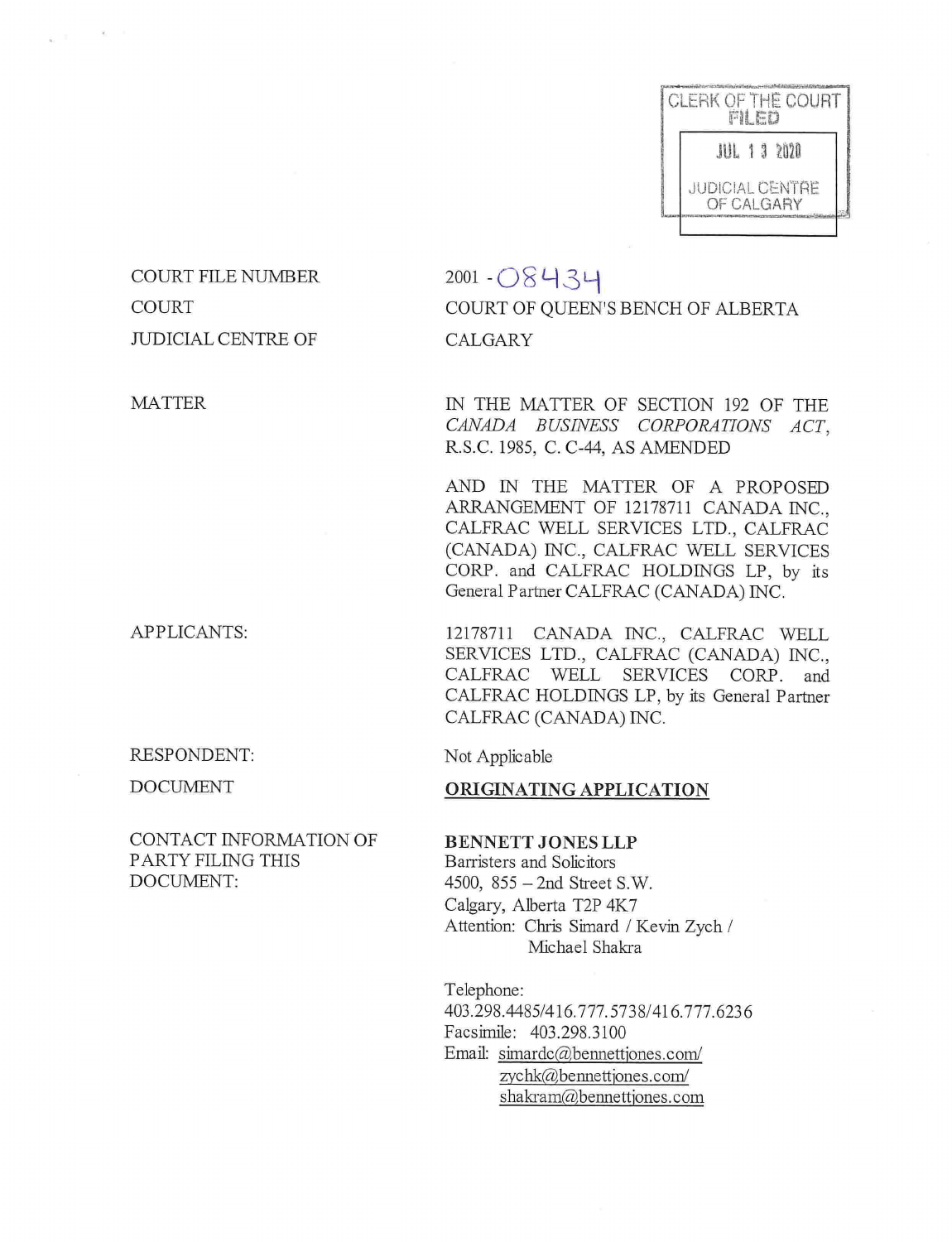### NOTICE TO THE RESPONDENTS

This application is made against you. You are a respondent. You have the right to state your side of this matter before the Court.

To do so, you must be in Court when the application is heard as shown below:

| Date:   | July 13, 2020                                         |
|---------|-------------------------------------------------------|
| Time:   | $3:00$ p.m.                                           |
| Where:  | Calgary Courts Centre, 601 - 5th Street S.W., Calgary |
|         | (Virtual Courtroom Via Webex)                         |
| Before: | The Honourable Justice Blair Nixon                    |

Go to the end of this document to see what you can do and when you must do it.

#### Basis For This Claim:

12178711 Canada Inc. ("Calfrac Arrangeco"), Calfrac Well Services Ltd., Calfrac (Canada) Inc., Calfrac Well Services Corp. and Calfrac Holdings LP, by its general partner CCI. (each an "Applicant" and collectively, the "Applicants ") state that:

- 1. Capitalized terms used but not otherwise defined herein shall have the respective meaning ascribed to them in the Affidavit of Ronald P. Matheson, sworn July 13, 2020 (the "Affidavit").
- 2. Calfrac Arrangeco is a corporation existing under the Canada Business Corporations Act, R.S.C. 1985, c. C-44, as amended (the "CBCA").
- 3. The Applicants intend to seek approval of this Honourable Court of:
	- (a) an arrangement pursuant to Section 192 of the CBCA (the "Arrangement"). The Arrangement will be effected by way of a plan of arrangement involving the Applicants (the 'Plan of Arrangement");
	- (b) a Preliminary Interim Order (as defined below);
	- (c) an interim order pursuant to Section 192(4) of the CBCA to address the calling, holding and conducting of meetings of affected stakeholders to consider the Plan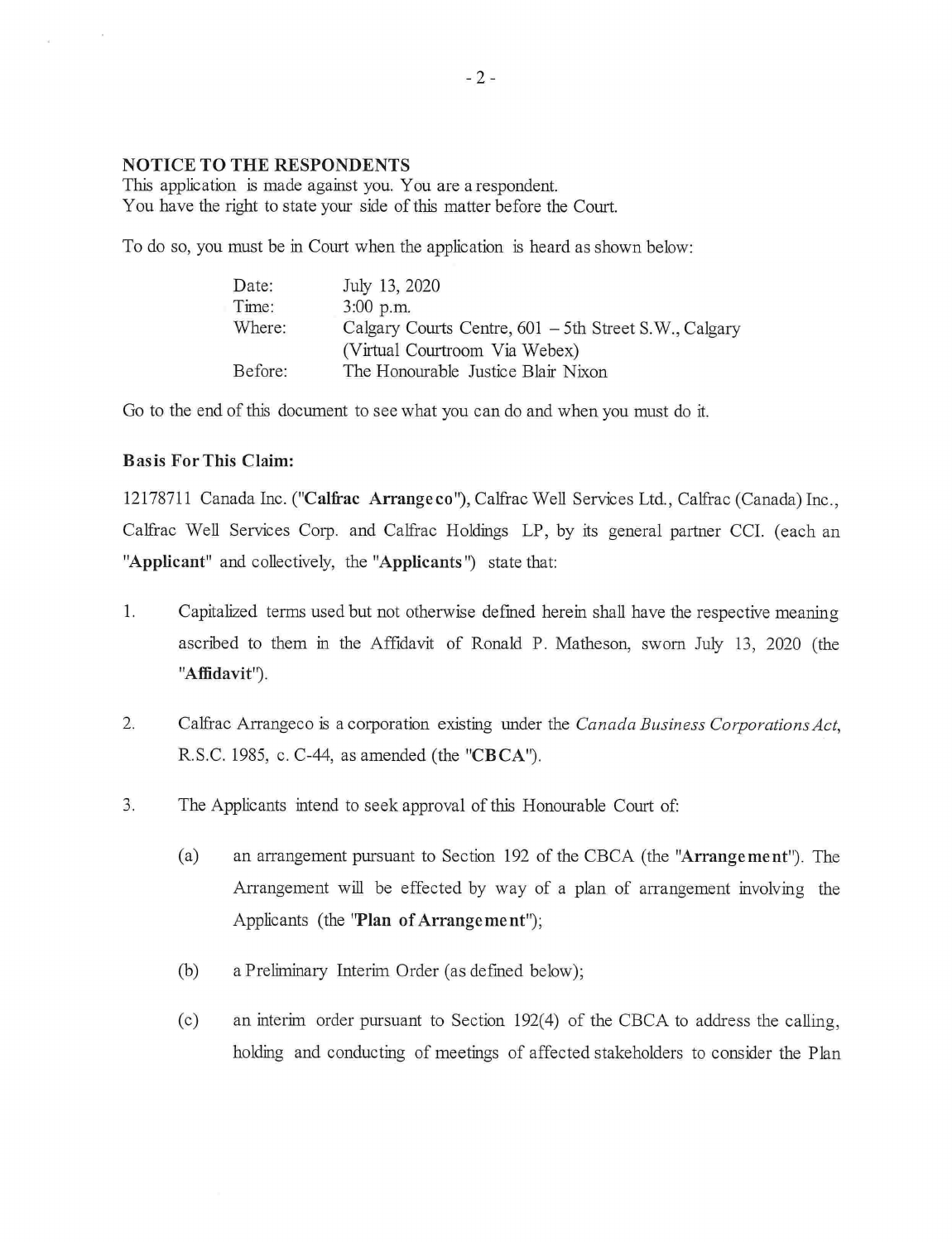Arrangement (collectively, the 'Meetings') and other related relief (the 'Interim Order"); and

- (d) a final order approving the Arrangement pursuant to sections 192(3) and 192(4) of the CBCA (the "Final Order').
- 4. All statutory requirements under section 192 of the CBCA have been or will have been satisfied by the hearing of the within Application.
- 5. It is impracticable to effect the result contemplated by the Arrangement to be proposed under any provision of the CBCA other than Section 192.
- 6. This Originating Application has been put forward in good faith and is in the best interests of the Applicants and their stakeholders.
- 7. The requested provisions of the Preliminary Interim Order relating to a stay of proceedings in respect of the Applicants and the tolling of certain limitation and cure periods are within the scope of subsection 192(4) of the CBCA and are reasonable and required in the circumstances.
- 8. The directions set forth in the Preliminary Interim Order (if granted), the Interim Order (if granted), the Final Order (if granted), and the requisite approval of affected stakeholders will be followed and obtained by the hearing of the within Originating Application.

#### Remedy Sought:

- 9. The Applicants respectfully request the following relief:
	- (a) a preliminary interim order (the "Preliminary Interim Order") pursuant to Section 192(4) of the CBCA in connection with the Proposed Arrangement regarding the Applicants, including:
		- (i) a stay of proceedings and the tolling of certain limitation and cure periods;